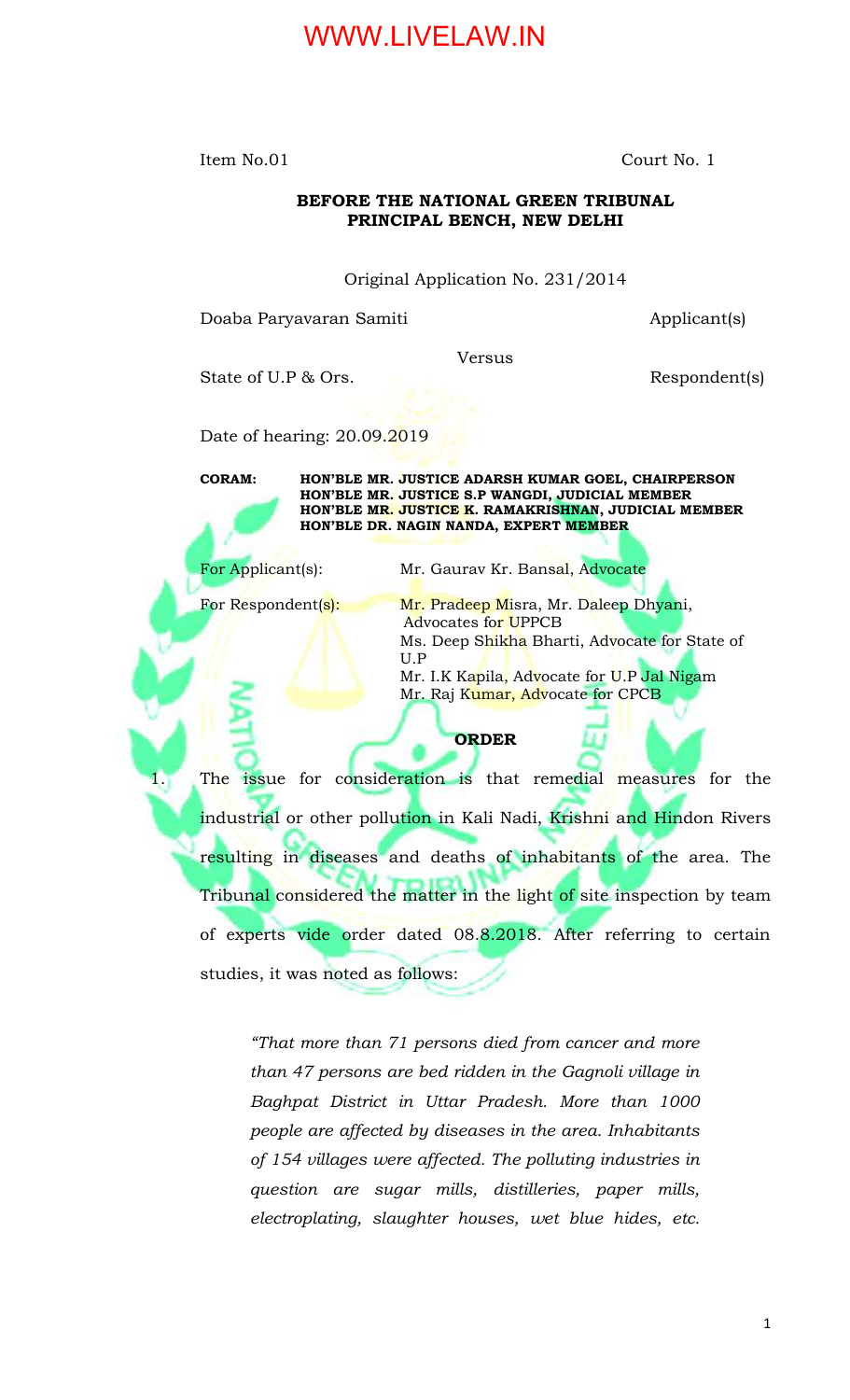*Reference was made to the fact that the issue had been highlighted in several newspapers and that this Tribunal found that there was contamination of ground water. On 16.01.2018, a Committee comprising representatives of the Central Pollution Control Board (CPCB), Uttar Pradesh Pollution Control Board (UPPCB), Uttar Pradesh Jal Nigam and Dr. A.B. Akolkar, former member of CPCB carried out a survey by testing the samples. The Committee found that 124 industries were not meeting the standards. The Tribunal observed that the State of Uttar Pradesh and UPPCB must perform their statutory duties and the District Magistrate should also take cognizance of the matter at the District level. The Tribunal constituted a Committee headed by Justice S.U. Khan, former Judge, Allahabad High Court with representatives of the CPCB and the Ministry of Environment, Forest and Climate Change as members to prepare time bound action plan to deal with the problem. The Chief Secretary, Uttar Pradesh was to provide logistics to enable the functioning of Committee."*

The Monitoring Committee gave its report on 11.02.2019

recommending as follows:

#### "*Recommendation:*

*Committee is of the view that the action plans be implemented by all the concerned authorities in the State of Uttar Pradesh as per the time lines given in the finalised action plans keeping in view that the water quality of river Hindon at least meets the water quality criteria for bathing i.e., BOD < 3 mg/I and FC< 500 MPN/100 ml.*

#### *Closing statement:*

*The Monitoring Committee, before closure, would like to place on record that the authorities/departments are taking the matter unresponsively despite clear direction by Hon'ble NGT that all concerned authorities would cooperate with the Committee.* 

*In this view of the matter the Chief Secretary, State of Uttar Pradesh was moved by email on 07.01.2019 with request to urgently arrange a meeting to be necessarily attended by him along with the Principal*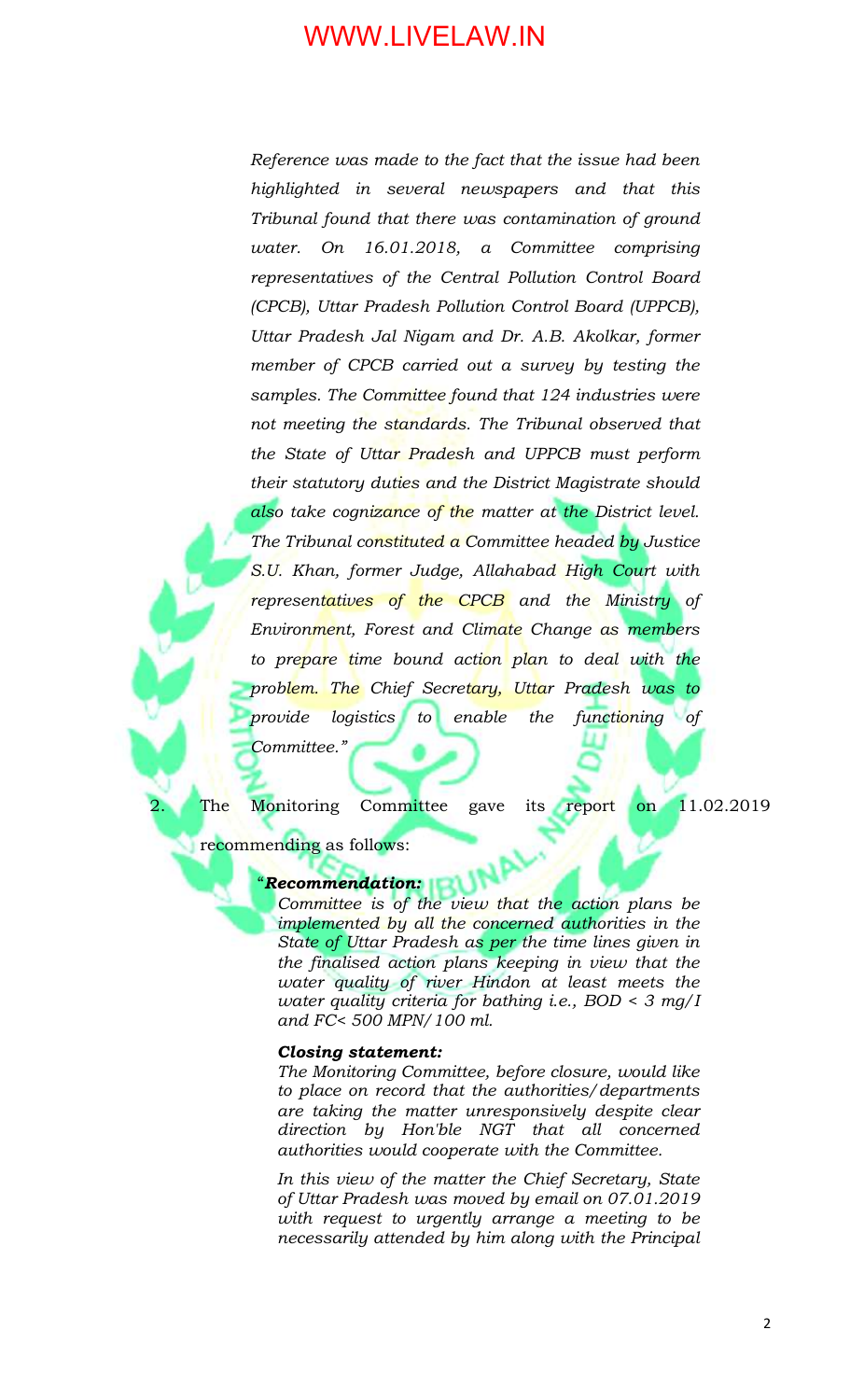*Secretary, Rural Development, Principal Secretary, Health, Principal Secretary, Environment and Chief Officer heading NIC in the State of Uttar Pradesh with liberty that any other officer whom he thought should also attend the meeting should also be directed to attend the said meeting with all-inclusive compliance report.*

*It was expressly mentioned in the mail that the departments, authorities and officers majorly responsible for compliance of the directions are not assisting this Monitoring Committee, as should be, and their approach is lackadaisical, which lackadaisicalness is enough to frustrate the basic object with which this Monitoring Committee has been constituted by Hon'ble NGT. The communication expressly communicated that the Monitoring Committee would submit its report to Hon'ble NGT before close of the current month. Therefore, the date, time and venue for the meeting be urgently fixed and communicated. The 'Venue' also because Hon'ble Chairman of this Monitoring Committee has not yet been provided any office at Lucknow though four months have already movedout.* 

*The Principal Secretary, Environment Department Uttar Pradesh, in response to the email communication of 07.01.2019, has vide letter no.NGT-19/55-Parya-2-2019-44(Writ)/2016, dated 29.01.2019 sent by email on 30th January, 2019 informed that the meeting has been fixed for 14.02.2019 in the office of the APC. This all over again illustrates the flippant attitude even of the principal bureaucrat.*"

3. The above report was considered vide order dated 15.03.2019. The

Tribunal accepted the report and directed as follows:

*"6. We accept the report and direct the Chief Secretory, Uttar Pradesh to provide requisite logistics to the committee so that the committee can oversee the implementation of the action plan. The State of Uttar Pradesh may also take measures recommended and suggested by the Committee. We place on record our displeasure for the attitude of the State of Uttar Pradesh as, found in the report. We direct that the State of Uttar Pradesh may file its action taken report in the matter, particularly about the logistics provided to the Committee including the*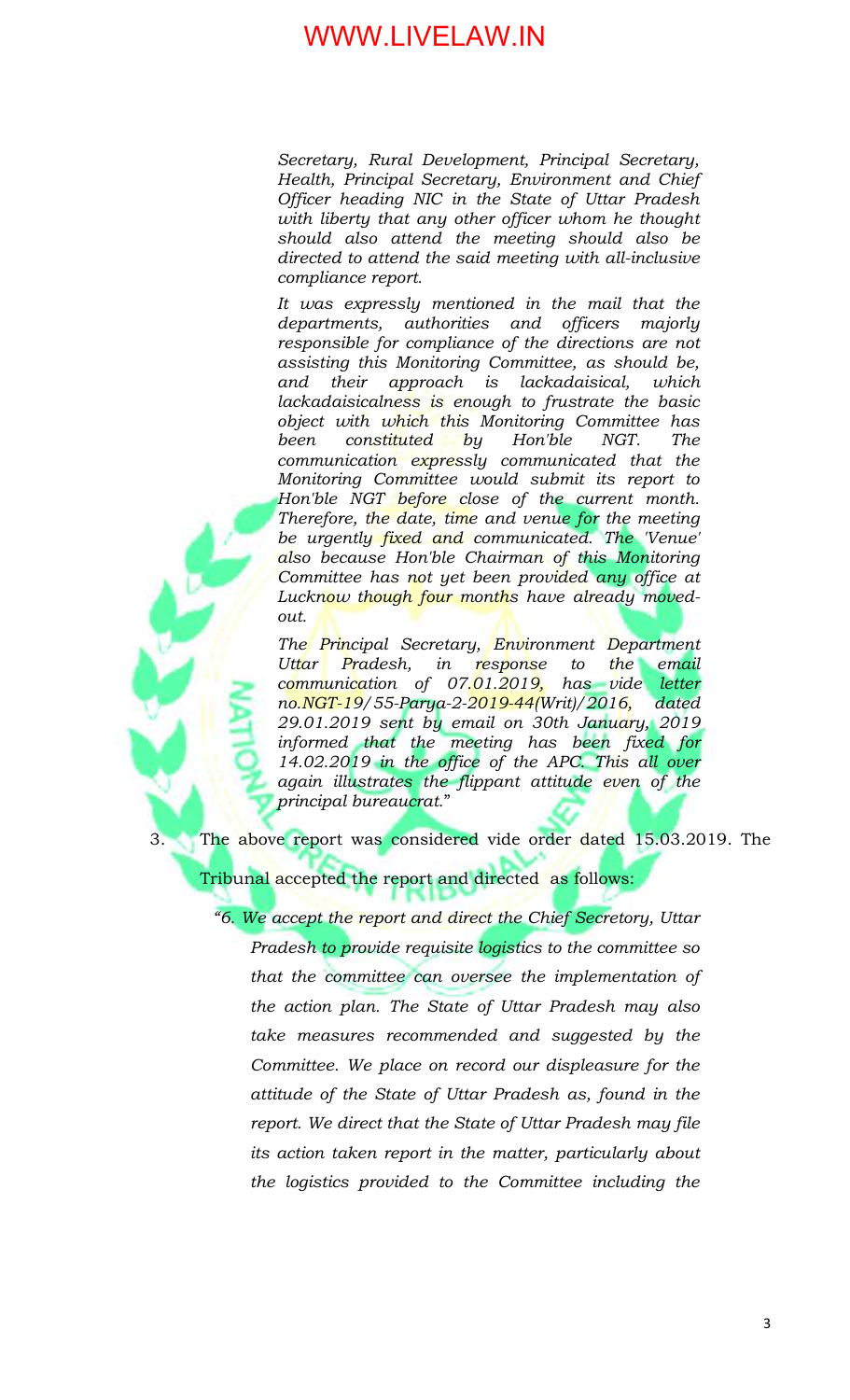*venue for conducting proceedings within one month by e-mail at ngt.filing@gmail.com.*

- *8. In view of serious failure of the State of Uttar Pradesh so far and alarming situation of pollution of the River, affecting public health, we find it necessary to require furnishing of performance guarantee in the sum of Rs. 5 crores to the satisfaction of the CPCB by the State of Uttar Pradesh to the effect that action plan will be implemented within six months from today. On failure, the amount will be forfeited.*
- *9. The Chief Secretary may personally look into the issue of availability of potable water to the affected inhabitants."*

Again, the matter was taken up on 25.07.2019 on receipt of a letter from Justice Khan expressing his inability to continue. The Tribunal relieved him from the assignment but directed that the Chief Secretary, UP may suggest a credible mechanism and pending such suggestion the Chief Secretary may supervise the measures to be adopted. Status of execution of action plan with the budgetary provisions and specific timelines was required to be furnished. The Tribunal also sought information about compliance of order dated 15.03.2019 requiring furnishing of performance guarantee.

5. During the hearing today, "compliance status" has been filed. With regard to status of piped water supply, it is stated that out of 148 villages, water supply has been made available in 41 villages. This information is same as noted in the order dated 25.07.2019 with no further progress. With regard to the remaining villages, the work is still pending at various stages. The chart annexed with the status report is as follows: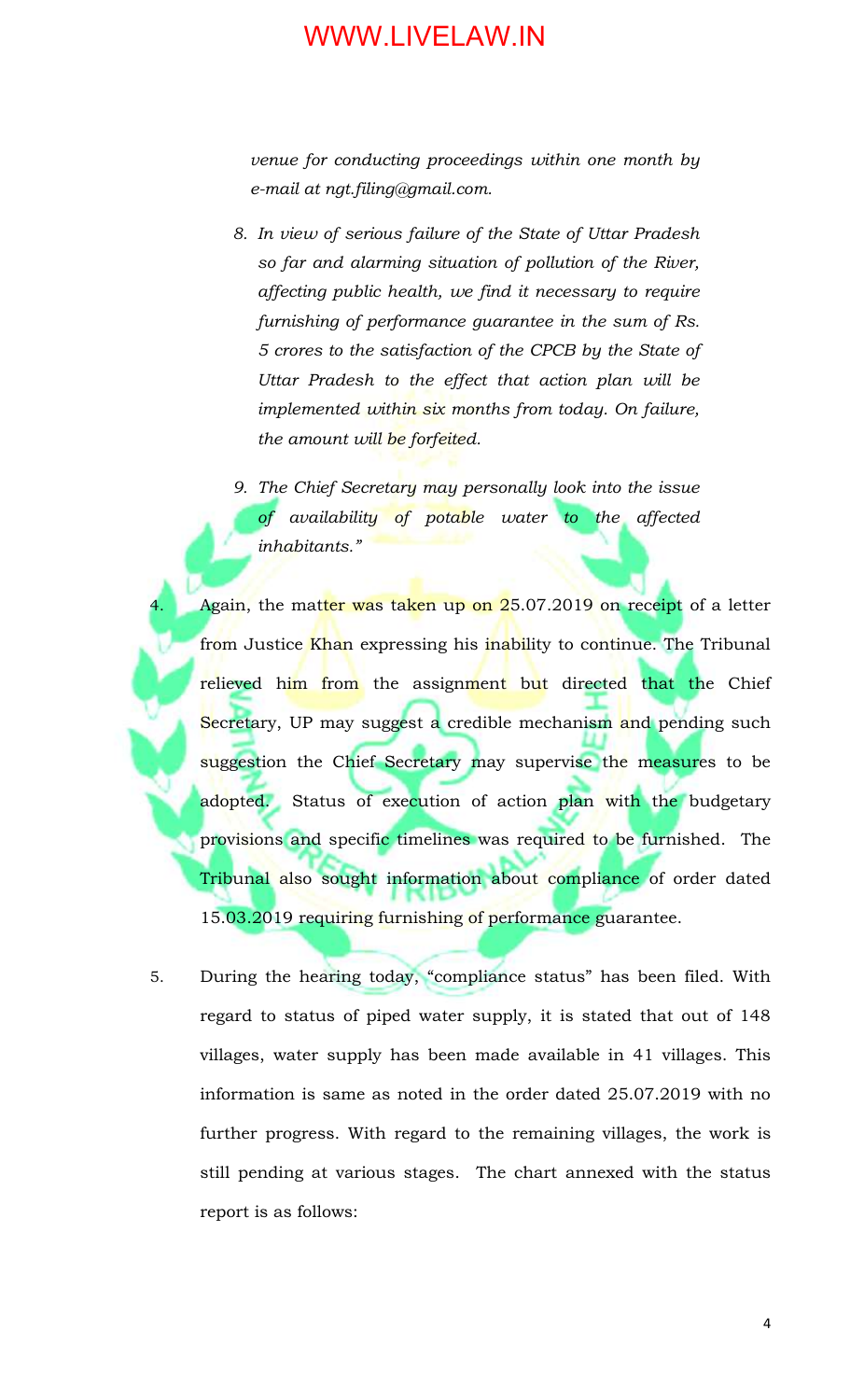| S.N. | District     | No. of   | Covered    | Ongoing    | DPR of     | Tender  | Tender   | $Re-$                    | <b>DPR</b>     |
|------|--------------|----------|------------|------------|------------|---------|----------|--------------------------|----------------|
|      |              | Villages | with       | <b>PWS</b> | <b>PWS</b> | Invited | Approved | tendering                | Sent to        |
|      |              |          | <b>PWS</b> |            | sanctioned |         |          | /under                   | H.Q. for       |
|      |              |          |            |            |            |         |          | tender                   | approval       |
|      |              |          |            |            |            |         |          | process                  |                |
|      | Sahara       |          | $\Omega$   | $\Omega$   |            |         |          |                          |                |
|      | npur         |          |            |            |            |         |          |                          |                |
| 2    | Meerut       | 10       | 4          |            | 3          | 3       | 3        | $\overline{\phantom{0}}$ | $\overline{2}$ |
| 3    | Ghaziab      |          | $\Omega$   | $\Omega$   |            |         |          |                          |                |
|      | ad           |          |            |            |            |         |          |                          |                |
| 4    | Shamli       | 29       | 7          | $\Omega$   | 15         | 15      | 5        | 10                       | 6              |
| 5    | Muzaffa      | 56       | 9          | 3          | 29         | 29      | 3        | 26                       | 15             |
|      | rnagar       |          |            |            |            |         |          |                          |                |
| 6    | Baghpa       | 51       | 21         |            | 20         | 20      | 16       | $\overline{4}$           | 8              |
|      |              |          |            |            |            |         |          |                          |                |
|      | <b>Total</b> | 148      | 41         | 5          | 69         | 69      | 28       | 41                       | 31             |

Note: 1. In Village-Biral (Distt. Baghpat) land not made available by District<br>Authority hence DPR cannot be prepared. hence DPR cannot be prepared. 2. In Distt. Shamli single DPR prepared for two villages (Hiranwada & Lado mazri)."

The above chart shows that various DPRs are pending for approval with the State Level Committee. In 107 villages, no water supply has been ensured. There is no information to rule out that the source of supply of water i.e. hand pumps is unsafe. In this regard, the information in the status report is as follows:

*"As per information provided by U.P. Jal Nigam it is verified that all functional 8782 hand pumps have been tested in stressed area. Out of these only 1088 hand pumps were found giving contaminated water all the 1088 hand pump have been uprooted. The status of hand pump is enclosed and marked as Annexure-I. As per U.P. Jal Nigam verification report potable water is sufficiently available in 41 villages out of stressed 148 villages. The status of piped water supply schemes in 148 villages is enclosed and marked as Annexure-II."*

7. With regard to the health survey, the status report is as follows: *"Health Department of Uttar Pradesh has been directed to organise regular health check up camps in stressed*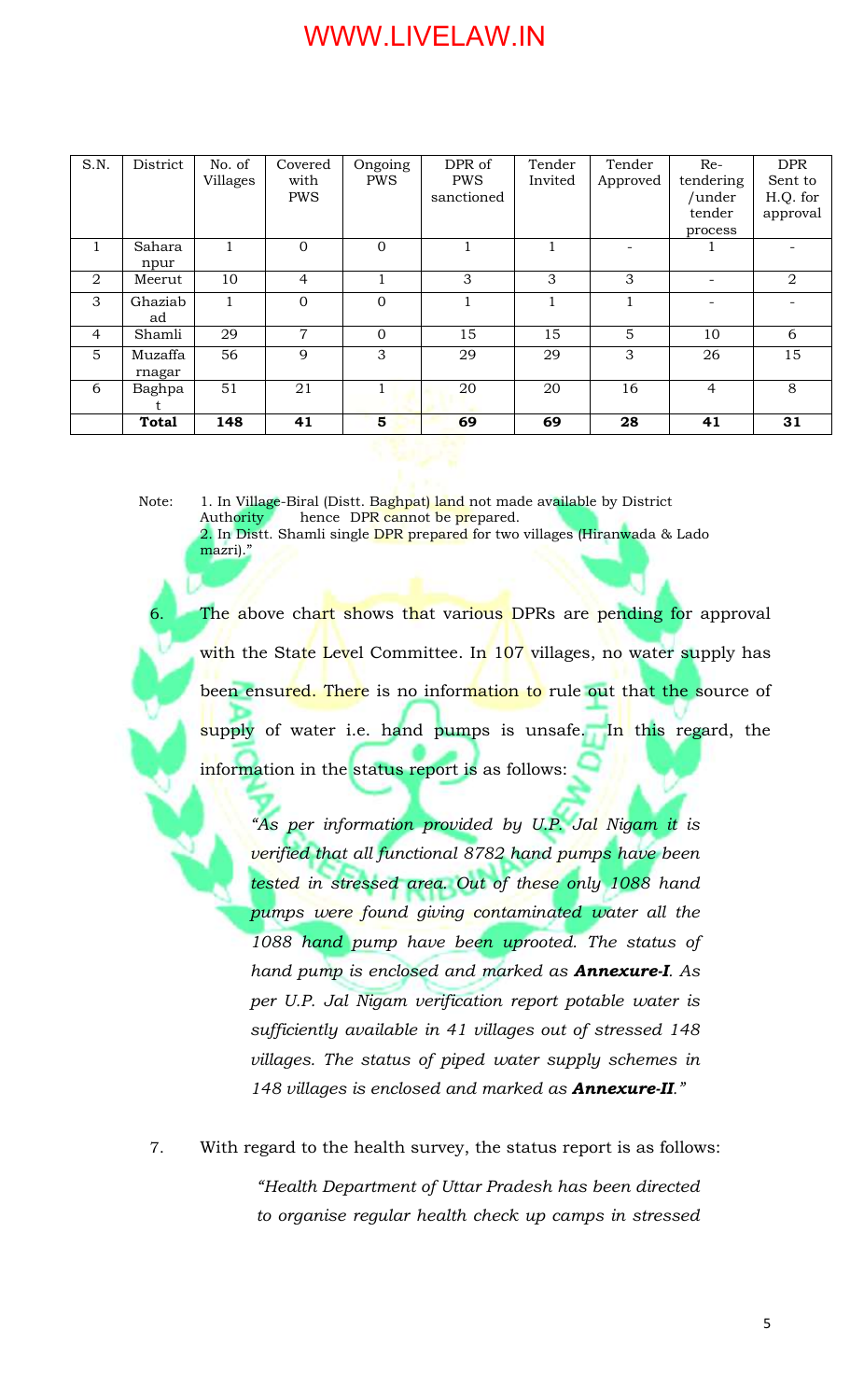*villages with wide publicity of the same and to provide medical treatment to sufferers on priority basis. As per Health Department report dated 18-09-2019, Health Checkup Camps were organised in the villages of stressed area situated on the bank of River Hindon. Door to Door Health checkup has also been conducted for sufferers as mentioned in the list of petitioners. Report received from Health Department is enclosed and marked as Annexure-IV. The summary of information received from Health Department regarding organisation of camps, no. of identified seriously/cancer patient and most affected villages is enclosed and marked as Annexure-V."*

- 8. The information furnished does not mention about the water quality of water provided by the existing hand pumps as 1088 hand pumps which were providing contaminated water have been uprooted. With regard to health check-up camps, the report shows that there are large number of serious patients, many of whom are cancer patients, but no remedial action is mentioned except to say that serious patients have been referred to higher medical hospitals. The result of such reference is not mentioned. It is not clear whether any effective treatment has been actually given or they continue to suffer as before. It is necessary to ensure that causes of such serious diseases and deaths are remedied.
- 9. With reference to remedial action for treatment of sewage gap in River Hindon, report furnished is as follows:

*"The information provided by U.P. Jal Nigam regarding the budgetary provisions for the establishment of new and additional 3 STPs for the treatment of sewage gap in River Hindon is as under:*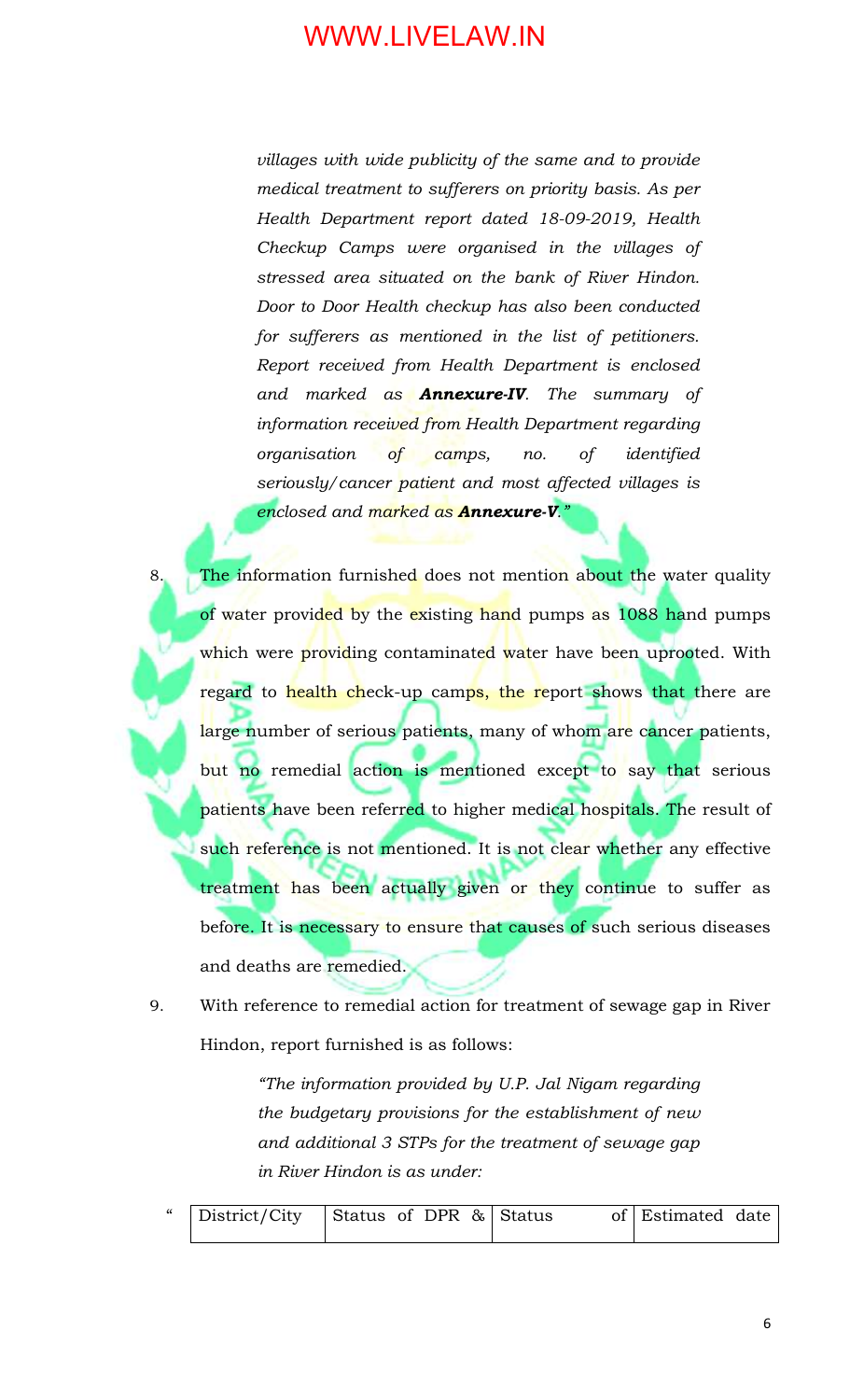| <b>STP</b>                          | & Capacity of Estimated cost   | approval of of completion<br>DPR $\&$ funding<br>agency |                                                                                         |
|-------------------------------------|--------------------------------|---------------------------------------------------------|-----------------------------------------------------------------------------------------|
| Saharanpur<br>$(93.65 \text{ MLD})$ | Under preparation<br>by WAPCOS |                                                         |                                                                                         |
| <b>Budhana</b>                      | <b>DPR</b>                     | prepared, DPR approved,                                 | 24<br>months                                                                            |
| $(10 \text{ MLD})$                  | Amount Rs. 48.76<br>Crore      | <b>NMCG</b>                                             | from date of<br>sanctioned<br>(date)<br><sub>of</sub><br>sanction is 18-<br>$02 - 2019$ |
| Muzaffarnagar                       | DPR  <br>prepared,             | DPR approved,                                           | 24<br>months                                                                            |
| $(22 \text{ MLD})$                  | Rs.<br>Amount<br>231.79 Crore. | <b>NMCG</b>                                             | from date of<br>sanctioned<br>of<br>(date<br>sanction is $21$ -<br>,<br>$01-2019$       |

- 10. As already noted, there is no justification for such a long delay in completing project of urgent nature which results in continuing discharge of untreated sewage which is a criminal offence under the Water (Prevention and Control of Pollution) Act, 1974. It may be noted that such situation has been disapproved and this Tribunal has directed not only that such projects must be promptly completed but also pending completion of such projects, interim arrangement by way of phyto-remediation or bio-remediation or any other alternative remediation must be ensured failing which compensation for damage to the environment is liable to be paid by the agency responsible for such failure<sup>1</sup>.
- 11. We note that environment compensation of approximately Rs. 9.40 Crores has been assessed against 230 defaulting water pollution

 $\overline{\phantom{a}}$ 

<sup>1</sup> *Original Application No. 6/2012, Manoj Mishra v. Union of India &Ors. Order dated 11.09.2019, Original Application No. 200/2014, M.C. Mehta v. Union of India & Ors Order dated 22.08.2019* and *Original Application No. 593/2017, Paryavaran Suraksha Samiti & Anr. v. Union of India & Ors., Order dated 28.08.2019*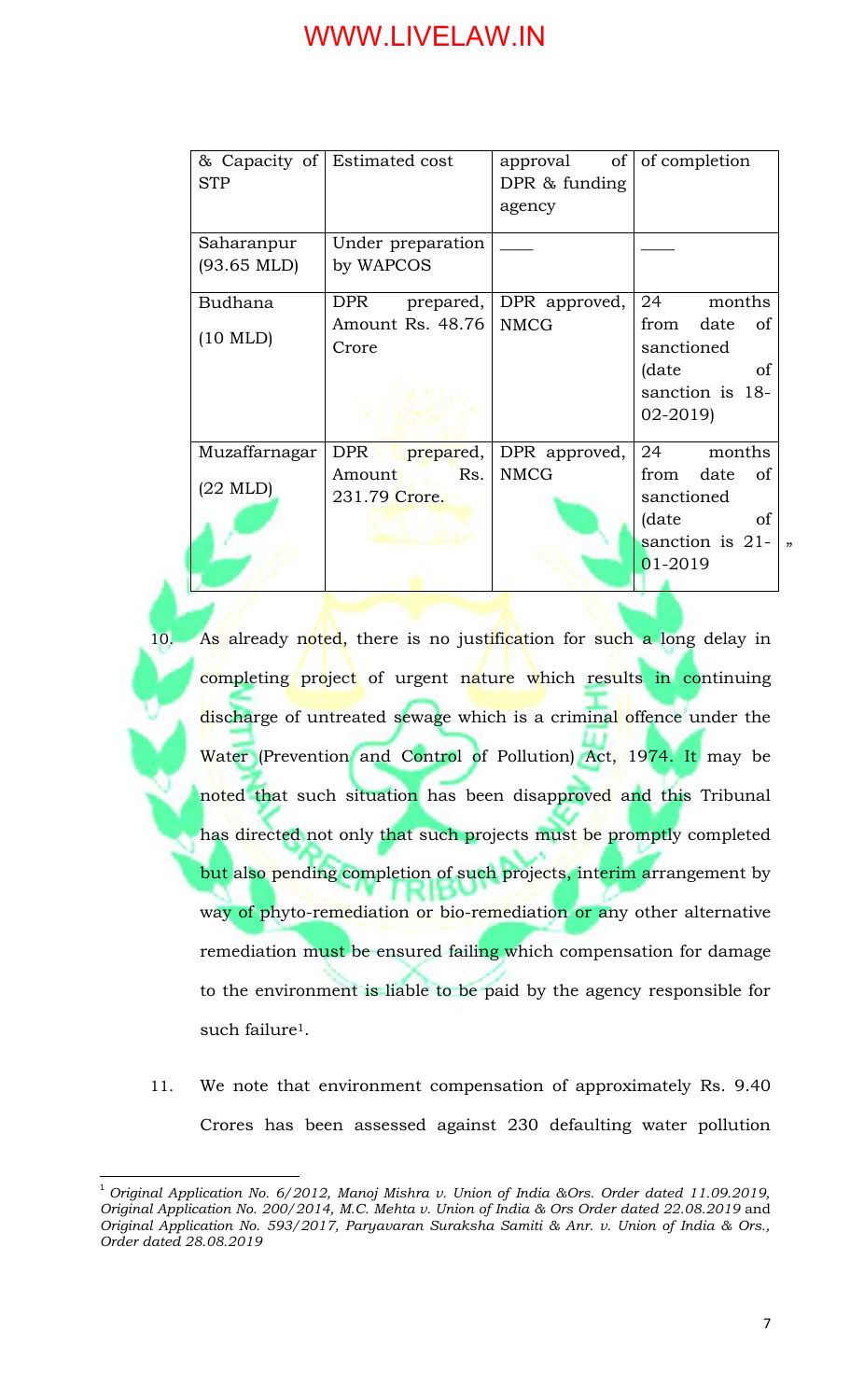sources but it is not clear whether the said amount has been recovered and utilized for restoration of the environment. Though the status report refers to the monitoring mechanism which is said to have been evolved, there are no reports about its actual working and effectiveness. It is thus necessary that such progress report is placed in public domain specifically giving the water quality and improvements therein quality every month so that remedial action is taken against failures, if any, in such monitoring or if there is a success in such monitoring, such success may be replicated in other

places.

- 12. In spite of repeated directions by this Tribunal over a long time, the DPRs are still at the approval stage. The tender process is still pending with regard to various villages in respect of work of such urgent nature as supply of water in the area where large number of deaths and diseases have taken place in absence of clean ground water. Direction of this Tribunal with regard to furnishing of performance guarantee has not been complied with. Even without complying with the order, waiver of such requirement is sought without any justification. There is no report from the Chief Secretary in terms of order dated 25.07.2019.
- 13. We are of the opinion that appropriate action is required to be taken against the persons who have delayed the DPRs and the tender process and those who have violated the order requiring furnishing the performance guarantee without any valid reason by way of entries in their service records and otherwise. As already noted, the State failed to provide requisite cooperation to Justice Khan Committee on account of which Justice Khan sought to be and was relieved. The